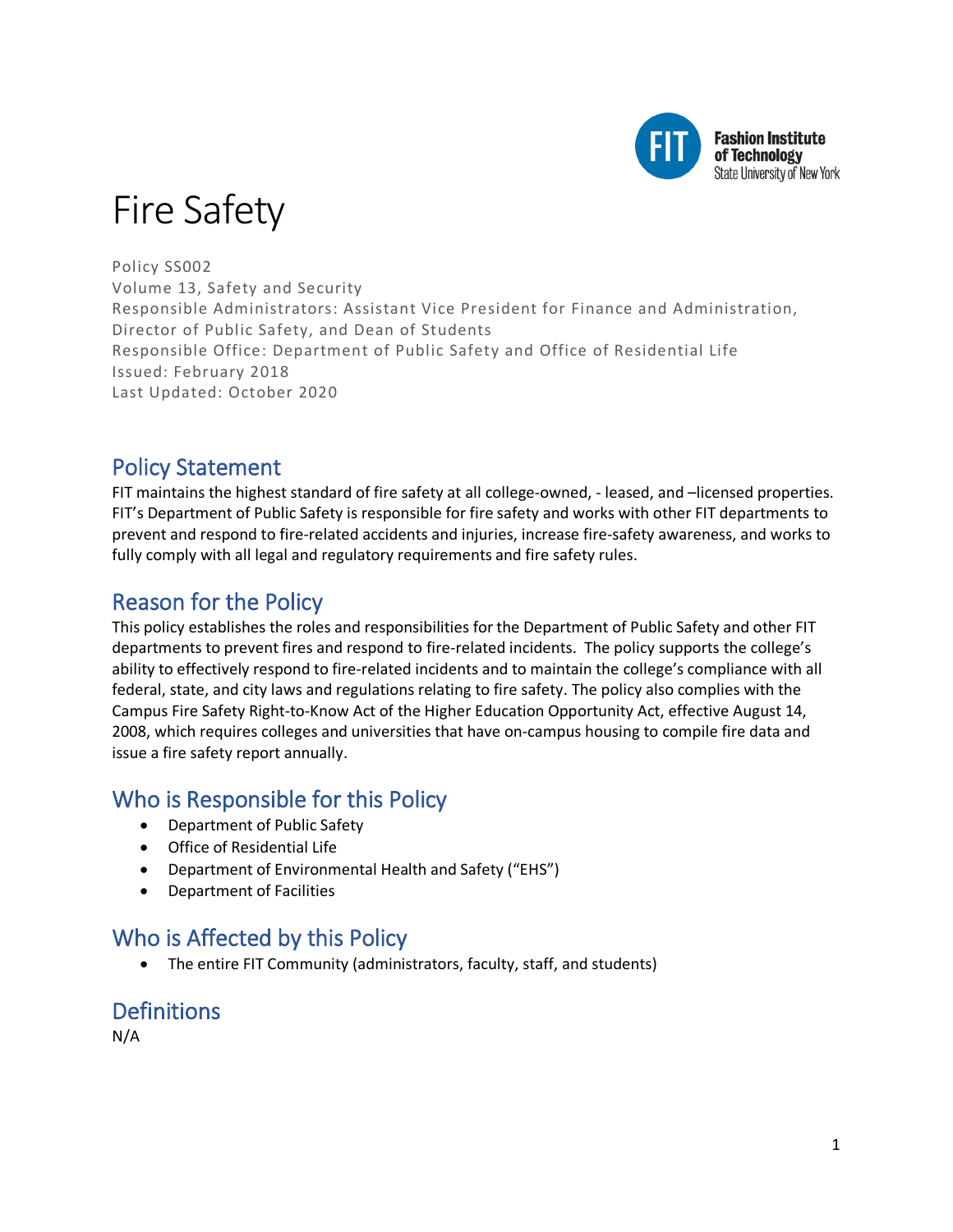### **Principles**

Working closely with the Department of Public Safety are on-site maintenance engineers proficient in fire-alarm systems. In the event of a fire or fire-alarm activation, the Department of Public Safety and maintenance personnel respond to the scene. Occupants of FIT-Leased properties are subject to the fire safety protocol set forth by the landlord or owner of those spaces.

In the event of an alarm activation, the following protocol must be followed on FIT-owned property:

- All FIT personnel, working together, must quickly and safely evacuate students and themselves from any area where the threat of fire or smoke may exist;
- The actual fighting of any fire on campus should be left to the New York City Fire Department;
- All occupants must leave the building upon hearing a fire alarm; and
- The Department of Public Safety should not be called to verify the validity of any alarm but should be called if someone requires assistance evacuating a building.

FIT has a fire evacuation plan and a Fire Safety Policy. FIT's Fire Safety Policy is available online via [https://www.fitnyc.edu/policies/safety-security/fire-safety.php.](https://www.fitnyc.edu/policies/safety-security/fire-safety.php)

FIT provides instruction in on campus emergency procedures just prior to the start of each semester at the college's Safe and Sound sessions. These voluntary sessions are open to new, incoming students. Procedures for shelter in place and evacuation for fire and other related emergencies are covered by Public Safety personnel during these sessions. At a minimum, two fire drills are conducted annually whereby the entire campus community receives instructions via FIT Alert and/or through the college's public address system.

FIT bans certain portable electrical appliances from all residence halls, including halogen lamps, portable heaters, washing machines/dryers, heat lamps, sun lamps, hot plates, and refrigerators. Coed and Nagler residence hall–style rooms additionally ban all cooking appliances except for hot pots. In residence hall rooms with suites/apartments, any permitted cooking appliances must be kept in the kitchen.

FIT, including its residence halls, is completely tobacco free and smoking is strictly prohibited. Candles, incense, oil lamps, and any other flame or open flame-producing materials are prohibited. A complete list of policies concerning portable electrical appliances, smoking, and open flames in resident housing is published in the [Resident Handbook.](http://www.fitnyc.edu/documents/resident-handbook.pdf)

### Responsibilities

- **Department of Public Safety**
	- o Initiates incident command during any fire-alarm incident
	- o Collaborates investigation of residence hall fire alarm sources with Department of Facilities
	- o Provides traffic and crowd control during a fire-alarm incident
	- o Reports active fires to the New York City Fire Department via 911
	- $\circ$  Announces the "all clear" and assists in the safe repopulation of the building following a fire alarm
	- o Conducts fire safety evacuation drills twice annually for academic buildings and residence halls
	- o Develops and maintains fire evacuation and fire emergency plans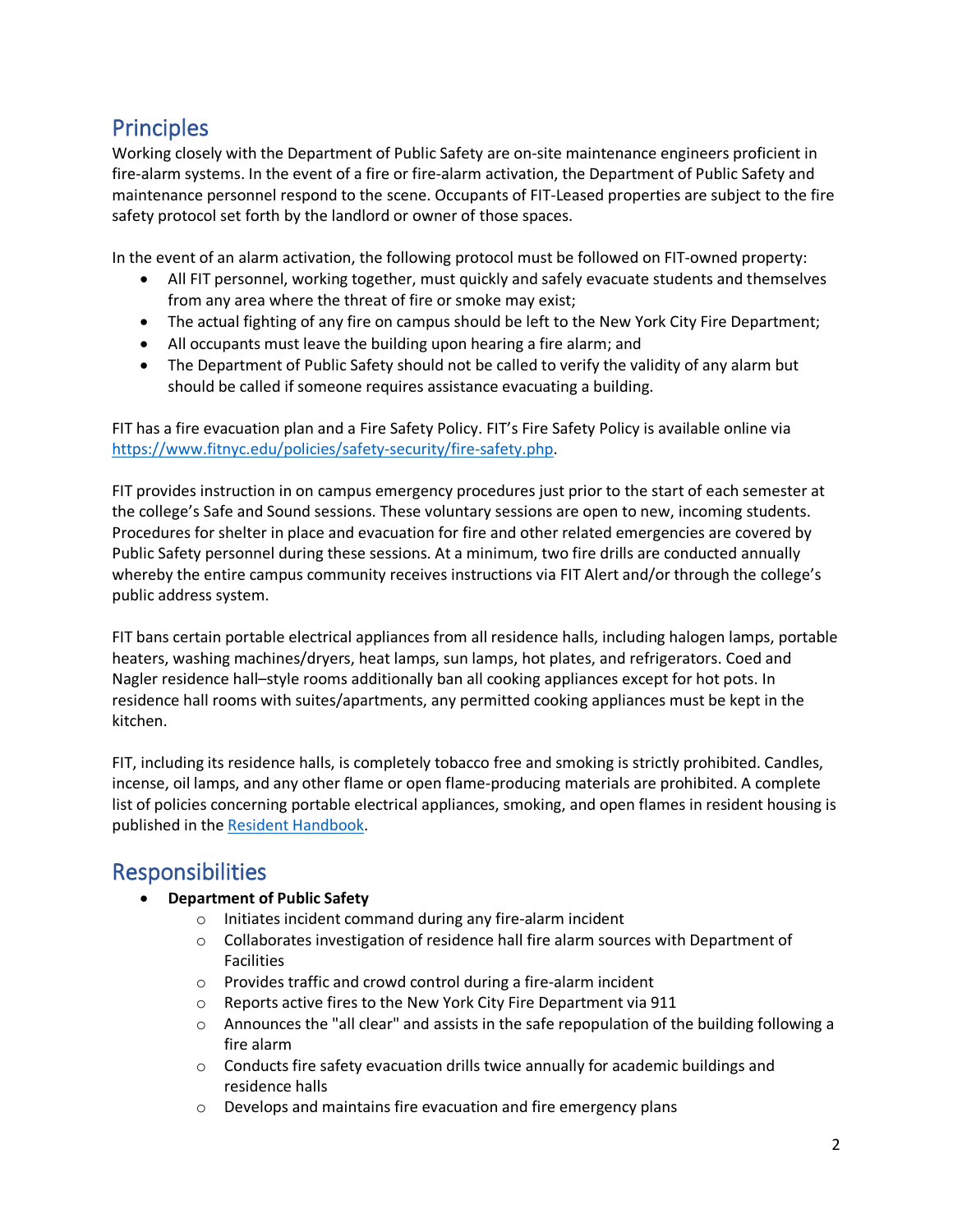#### • **Office of Residential Life**

- $\circ$  Disseminates fire-safety information to resident students, including safety protocol and prohibited items
- $\circ$  Conducts announced and unannounced inspections in residence hall rooms to check for fire-safety violations
- $\circ$  Assesses potential ramifications to student fire-safety violations in accordance with the Student Code of Conduct

#### • **Department of Environmental Health and Safety**

- o Provides ongoing fire prevention and safety awareness training
- o Conducts assessments and mitigates support following a fire incident, sometimes in collaboration with an environmental consultant, and developed remediation protocol if appropriate

#### • **Department of Facilities**

- o Monitors and maintains fire-alarm systems
- o Conducts routine inspections of fire systems and equipment
- o Operates Fire-panels during any fire-alarm incident
- o Investigates fire alarm sources in academic buildings and residence halls
- $\circ$  Deems building(s) safe for repopulation and provides fire-system reset following a fire alarm

### **Procedures**

Every sounding of an alarm should be treated as real. If you personally see or suspect fire, pull an alarm and immediately contact security at (212) 217-7777. Upon evacuation, residents and staff may not reenter the building unless instructed by college personnel and/or first responders. In the event of evacuation of any FIT building, the following general steps should be followed:

- Touch the door to the corridor to ensure that it is not hot.
- Exit the room immediately and proceed in an orderly fashion to the nearest building stairs.
- Close the doors to the room that you are exiting as the last person is leaving the room.
- Proceed up or down the stairs to the ground floor as quickly as possible, taking care not to push or shove other people who are also walking up or down the stairs to exit the building.
- Upon arriving on the first floor, file out of the building and walk across the street, as directed by Public Safety officers.
- Wait on the sidewalk until the "all clear" signal is provided to let you know that it is safe to reenter the building.

Specific procedures for evacuation and fire emergencies are outlined in the FIT Emergency Management [Plan.](http://www.fitnyc.edu/files/pdfs/FIT_Public_Emergency_Management_Plan.pdf)

Fire statistics, a description of FIT's fire safety education and training programs, and student housing evacuation procedures are outlined in the Annual Security and Fire Safety Report each year (see Related Documents), pursuant to the Jeanne Clery Disclosure of Campus Security Policy and Campus Crime Statistics Act (the "Clery Act").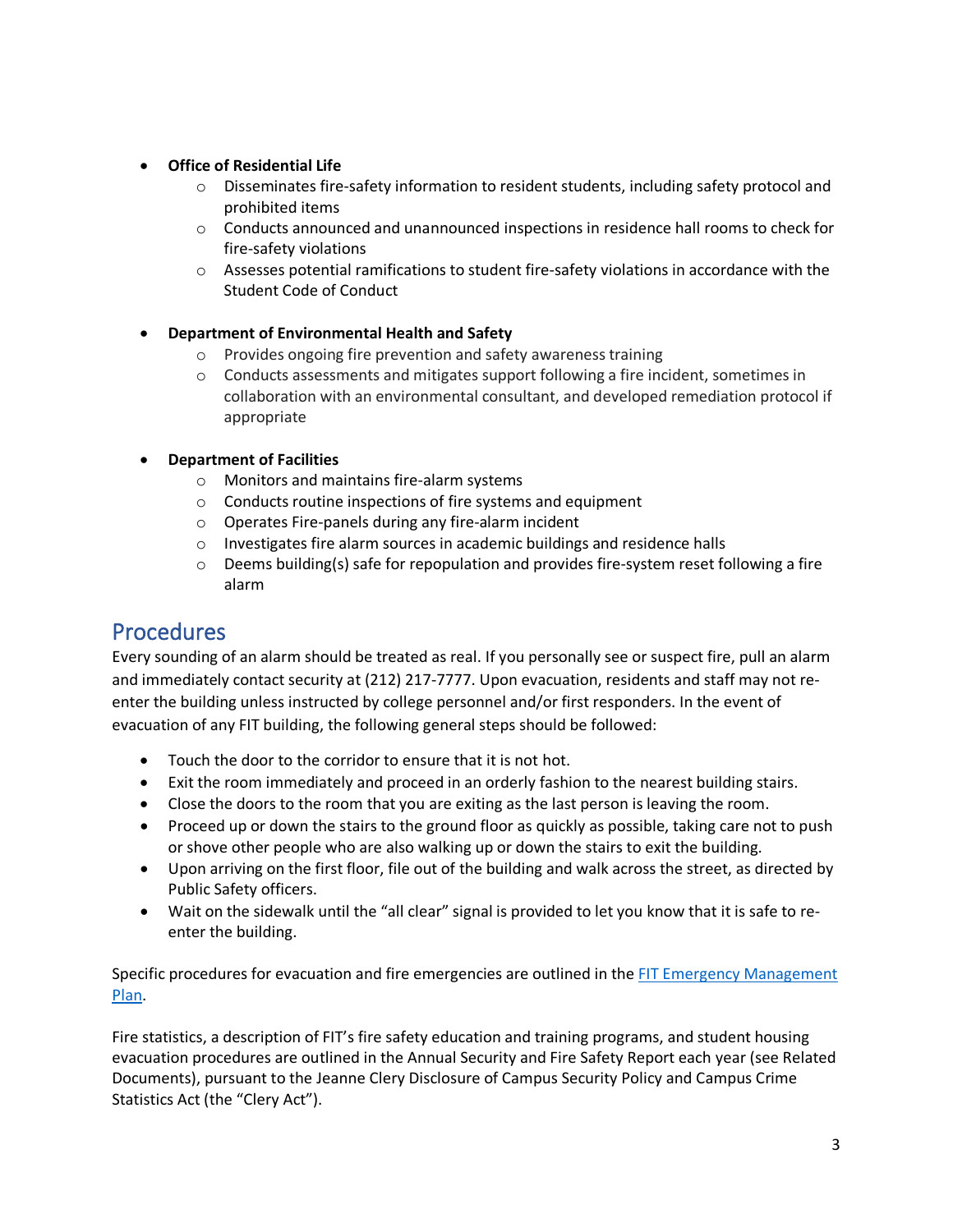The Resident Handbook (see Related Documents) provides FIT residents with fire-safety information as it relates to living on campus, including residence hall evacuation procedures.

#### **In emergency situations involving a fire, individuals should pull a fire alarm or call Public Safety at (212) 217-7777 or 911**.

After a fire is contained, however, there are certain people at FIT that should be contacted to be informed that a fire occurred. They are:

- **Director, Public Safety** (212) 217-4995
- **Facilities Evening Supervisor** (646) 208-3858
- **Director, Environmental Health and Safety** (212) 217-3752

### Violations

Members of the FIT community found in violation of this policy will be disciplined in accordance with the appropriate Code of Conduct policy (see Related Policies).

### Related Policies

- [Campus Safety and Security](http://www.fitnyc.edu/policies/safety-security/campus-safety-and-security.php)
- [Environmental Health and Safety](https://www.fitnyc.edu/policies/safety-security/environmentalhealthandsafety.php)
- [Employee Code of Ethical Conduct](https://www.fitnyc.edu/policies/hr/employee-code-of-ethical-conduct.php)
- [Student Code of Conduct](http://www.fitnyc.edu/policies/enrollment-management/code-of-conduct.php)

### Related Documents

- [FIT Emergency Management Plan](http://www.fitnyc.edu/emergency/index.php)
- [College Closing and Emergency Numbers](http://www.fitnyc.edu/emergency/school-closing.php)
- [Reporting Procedures](http://www.fitnyc.edu/files/pdfs/UGCat9-11_EnrollmentManagement.pdf)
- Security Response Procedures
- Annual [Security and Fire Safety Report](http://www.fitnyc.edu/safety/statistics/)
- [Resident Handbook](https://www.fitnyc.edu/student-life/rights-and-responsibilities/residential-life.php)

### **Contacts**

- **Assistant Vice President for Finance and Administration** 333 7<sup>th</sup> Ave. 15<sup>th</sup> Floor (212) 217-4200
- **Director of Public Safety** Pomerantz Center, Room D442 (212) 217-4999